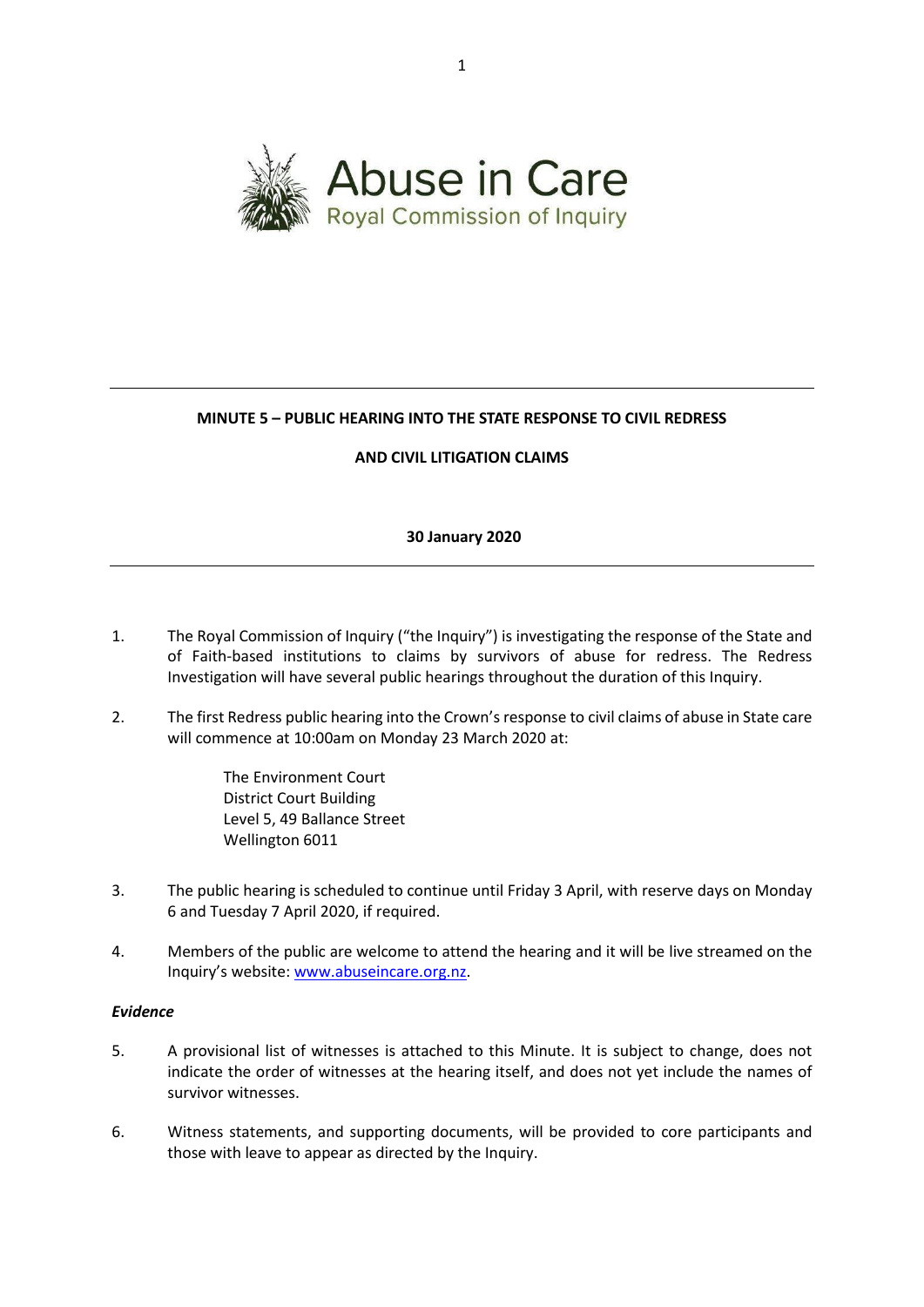- 7. Any person who obtains access to documents in advance of the hearing, other than publicly available information, is subject to an implied undertaking that the information obtained is received in confidence, and that the information will be used only for the purpose of the person's participation in the Inquiry.
- 8. Witness statements and supporting documents may be made public at the hearing following the evidence of each witness, subject to any directions of the Inquiry and/or orders made under s 15 of the Inquiries Act 2013 ("the Act"). Applications for orders under s 15 of the Act should be made in advance of the hearing, as set out in paragraph [16] below.
- 9. The Crown Agencies have produced documents under noticesissued by the Inquiry under s 20 of the Act. Those documents are subject to interim orders under s 15(1)(b) of the Act restricting public access to the documents unless authorised by the Inquiry.
- 10. In addition to evidence filed by witnesses, the Inquiry will produce a bundle of documents for the hearing, which may also be subject to directions of the Inquiry and/or s 15 orders.

#### *Core participants*

11. Individuals or groups who seek core participant status for this phase of the Redress investigation should apply as soon as possible but no later than Wednesday 19 February 2020 in accordance with paragraph [16] below. Applications should be made in accordance with the process in the Inquiry's [Practice Note 2 on core participants](https://www.abuseincare.org.nz/library/v/92/practice-note-2-core-participants) issued on 30 January 2020.

#### *Leave to appear*

- 12. Individuals or groups who wish to be represented at the Redress hearing and question witnesses should apply for leave to appear. Applications should be made in writing by 19 February 2020 in accordance with paragraph [16] below.
- 13. The focus of this Redress hearing is the State. Faith-based institutions are not expected to, but may if they wish, seek leave to appear at this hearing.
- 14. The questioning of witnesses at the hearing will be by leave of the Inquiry. Any person seeking leave to question a witness must identify the proposed areas of questioning. This should, if possible, be provided in advance of the hearing in writing. The Inquiry will also receive oral applications at the conclusion of the evidence-in-chief of each witness. The Inquiry may limit the areas of questioning in its discretion, and may direct that questions are asked by Counsel Assisting.
- 15. In relation to survivor witnesses, the Inquiry will need to be persuaded that any proposed questioning is appropriate and can be carried out without causing unnecessary distress. In such a case, the Inquiry may direct that proposed topics are dealt with by Counsel Assisting rather than by counsel for a party.

#### *Applications*

16. Applications for s 15 orders, core participant status, leave to appear at the public hearing, leave to question witnesses and any other application should be made in writing, with reasons, and emailed to: [solicitorassisting@abuseincare.org.nz](mailto:solicitorassisting@abuseincare.org.nz) by no later than 4pm on Wednesday 19 February 2020.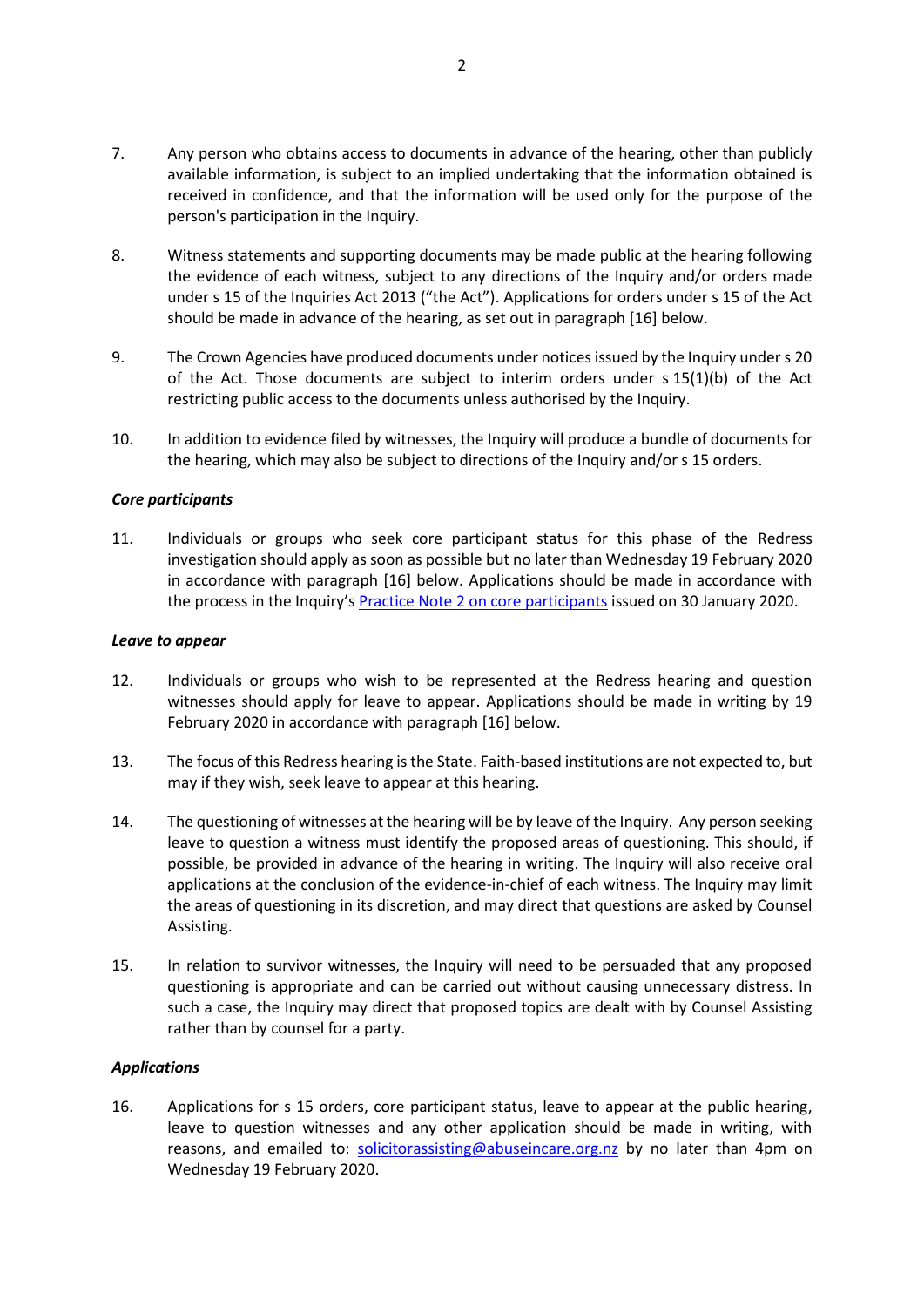#### *Procedural hearing and decisions on applications*

- 17. An "in chambers" Procedural Hearing will be held at the Environment Court in Wellington, starting at 10:00am on Tuesday 25 February 2020. This hearing is for counsel for core participants and applicants for orders mentioned in paragraph [16] above to appear. This hearing is not open to the public.
- 18. A hearing plan (with the proposed dates and times for witness evidence), and decisions on applications will be released by Friday 6 March 2020.
- 19. Late applications for leave to appear and/or permission to question a witness may be considered by the Inquiry at any time at the Inquiry's discretion.

## **Produced by the Royal Commission of Inquiry into Historical Abuse in State Care and in the Care of Faith-based Institutions**

Wellington

30 January 2020